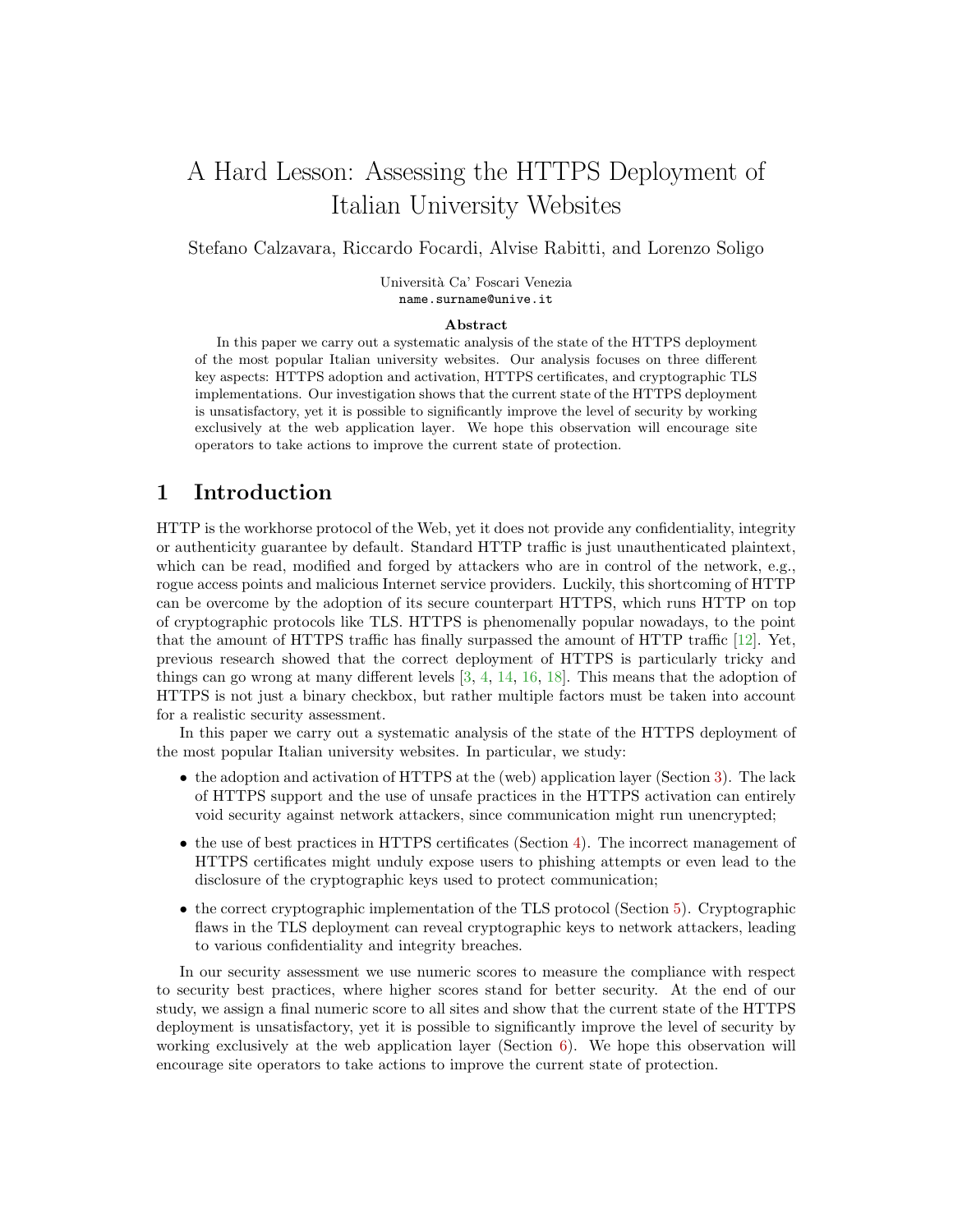# 2 Preliminaries

#### 2.1 HTTPS and TLS

HTTPS is an encrypted variant of HTTP based on the TLS cryptographic protocol. At a high level, TLS can be described as follows:

- 1. The client initiates a handshake with the server by proposing a TLS version and a list of supported ciphersuites;
- 2. The server chooses the lower between its highest supported TLS version and the TLS version proposed by the client. It then picks a supported ciphersuite from the proposed list and sends to the client an X.509 certificate, which contains information about the server's identity, the server's public key and the issuing certification authority;
- 3. The client confirms the validity of the X.509 certificate by checking that it was issued by a trusted certification authority to the hostname to which it is trying to connect, thus getting a proof of authenticity;
- 4. The client and the server take appropriate actions to generate a fresh session key, which is used to protect the communication by means of symmetric encryption, thus ensuring its confidentiality and integrity.

The session key establishment can be implemented in different ways and takes advantage of the server's public key.

### 2.2 Domains and Sub-Domains

On the Web, servers are typically identified by a fully qualified domain name (FQDN), i.e., a dot-separated sequence of labels terminated by a top-level domain (TLD) from a fixed list. For example, <www.unive.it> is a FQDN under the TLD <.it>. Domain registration typically operates at the granularity of TLD+1: this means that an organization can register a domain name like <unive.it> and then create arbitrary sub-domains like <www.unive.it> and <idp.unive.it>. It is common practice to create different sub-domains for different services, e.g., <www.unive.it> to serve the university website and <idp.unive.it> for authentication.

The security of sub-domains plays an important role on web application security, most notably because sub-domains can share cookies. For example, <www.unive.it> and <idp.unive.it> can both set cookies with the Domain attribute set to <.unive.it>: such cookies, called *domain* cookies, are sent to both services. Though this practice is useful and popular, e.g., to implement authentication across different sub-domains, it also means that attacking <www.unive.it> might break the confidentiality and integrity of cookies at <idp.unive.it> and vice-versa [\[8\]](#page-10-4).

#### 2.3 Threat Model

We assume an active network attacker who is able to add, remove or modify messages sent between a client and a server. The attacker also controls a malicious website, which is navigated by the attacked client. By means of the website, the attacker can inject scripts in the client from an attacker-controlled origin, which is relevant for a subset of the considered attacks. However, the attacker can neither break the Same Origin Policy (SOP), nor exploit any bug in the browser. We assume the attacker cannot exploit timing side-channels, since the feasibility of such attacks is generally hard to assess.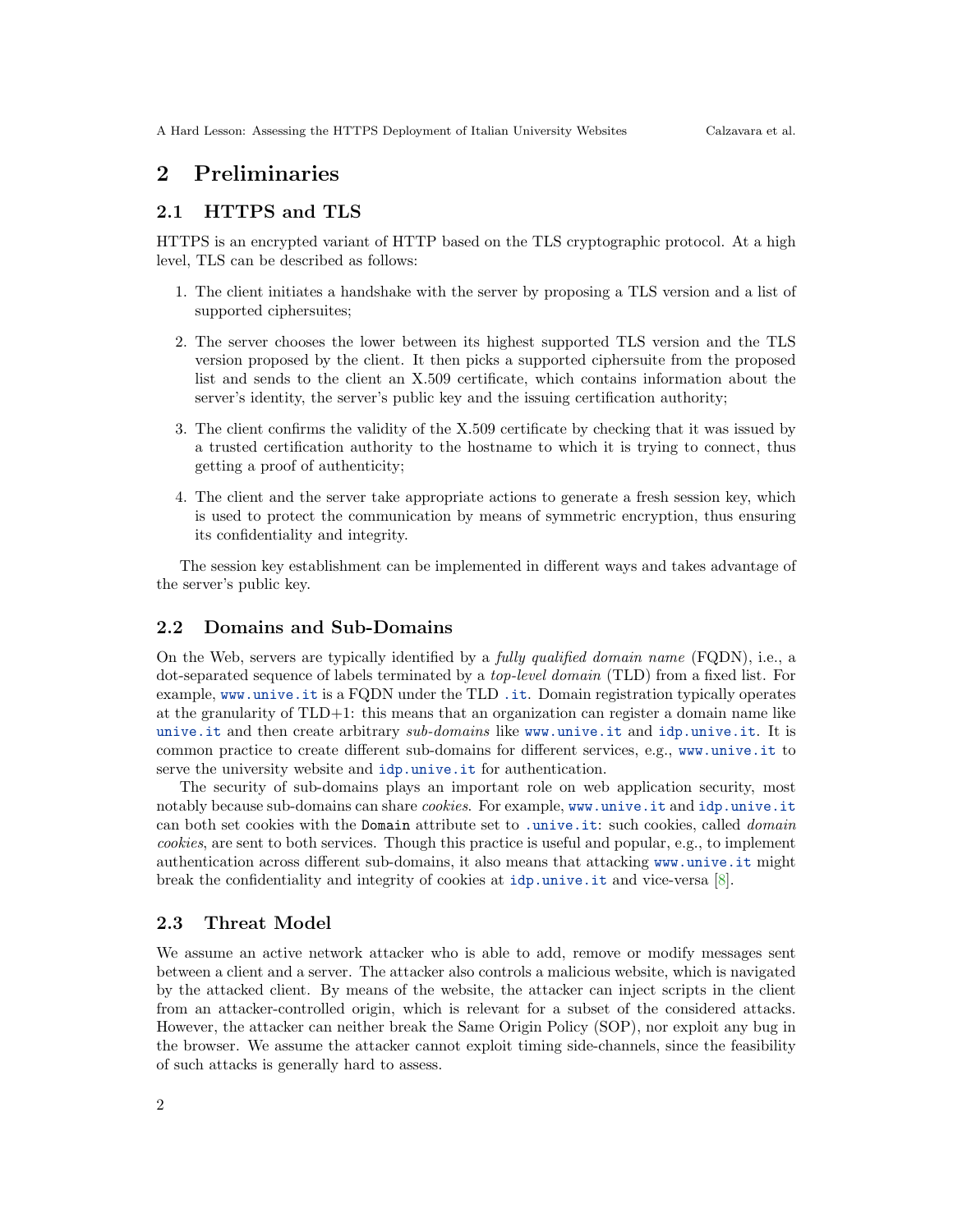In our security analysis, we also occasionally make considerations about passive network attackers, who just sniff the network traffic and do not take actions to avoid detection. These attackers are particularly interesting because they only require very limited skill.

#### 2.4 Analysed Websites

We focus on the HTTPS deployment of the Italian universities which are included in the QS World University Ranking  $2020<sup>1</sup>$  $2020<sup>1</sup>$  $2020<sup>1</sup>$  We identified 34 universities overall, then extracted their official names from QS and searched for them on Google: the first website in the results page is the one we used as the entry point of our security analysis. The rationale of this choice is that we want to analyse the website which is most likely accessed when users look for a specific university via a search engine. We provide the full list of the analysed websites online  $[6]$ .

# <span id="page-2-0"></span>3 HTTPS Adoption and Activation

#### 3.1 Security Practices

When users access a website like <www.unive.it> without specifying any protocol, browsers normally contact the site using the HTTP protocol. A common practice is then to upgrade the communication to HTTPS through a redirection, e.g., by using the Location header, to send the browser to <https://www.unive.it>. Though this practice definitely improves security over the plain adoption of HTTP, it is still vulnerable to attacks like SSL stripping [\[17\]](#page-11-2). Specifically, since the first communication still happens over HTTP, the attacker can block the redirection to HTTPS and forcefully prevent the security upgrade to encrypted communication. To avoid this pitfall, websites can deploy HTTP Strict Transport Security (HSTS). HSTS instructs the browser to never contact the website over HTTP, so that every communication attempt on HTTP is automatically upgraded to HTTPS [\[13\]](#page-10-6).

There are several deployment options for HSTS. Specifically, HSTS can be activated using the Strict-Transport-Security header, using the max-age attribute to specify the lifetime of protection. The includeSubDomains option can be used to extend the HTTPS upgrade to all the sub-domains of the protected website, which is particularly useful to protect other web applications and ensure the confidentiality and integrity of cookies shared among them [\[8\]](#page-10-4). To further reduce the attack surface of the "trust upon first use" model of HSTS, browsers include a preload list of HSTS-protected websites: communication with such websites is automatically upgraded to HTTPS, even before getting the HSTS header from them.

Finally, once a website is accessed over HTTPS, it is important that it does not include subresources over HTTP, otherwise the confidentiality and integrity guarantees of HTTPS can be undermined. Modern browsers mitigate this severe threat by implementing the Mixed Content policy.[2](#page-2-2) Roughly, this policy mandates that active contents like scripts must be blocked when they are included in HTTPS pages over HTTP connections, while browser vendors are left at liberty of being more tolerant towards passive content like images. It is a good practice to avoid the use of mixed content in high-security sites to ensure appropriate protection also to users of browsers which do not implement the Mixed Content policy, e.g., legacy browsers. It is worth noticing that, starting from 2020, Google Chrome will automatically block all forms of mixed content.[3](#page-2-3) It is thus even more important to avoid the use of mixed content to prevent breakage.

<span id="page-2-2"></span><span id="page-2-1"></span><sup>1</sup><https://www.topuniversities.com/university-rankings/world-university-rankings/2020> <sup>2</sup><https://www.w3.org/TR/mixed-content/>

<span id="page-2-3"></span> $^3{\tt \small https://blog.chromium.org/2019/10/no-more-mixed-messages-about-https.html}$  $^3{\tt \small https://blog.chromium.org/2019/10/no-more-mixed-messages-about-https.html}$  $^3{\tt \small https://blog.chromium.org/2019/10/no-more-mixed-messages-about-https.html}$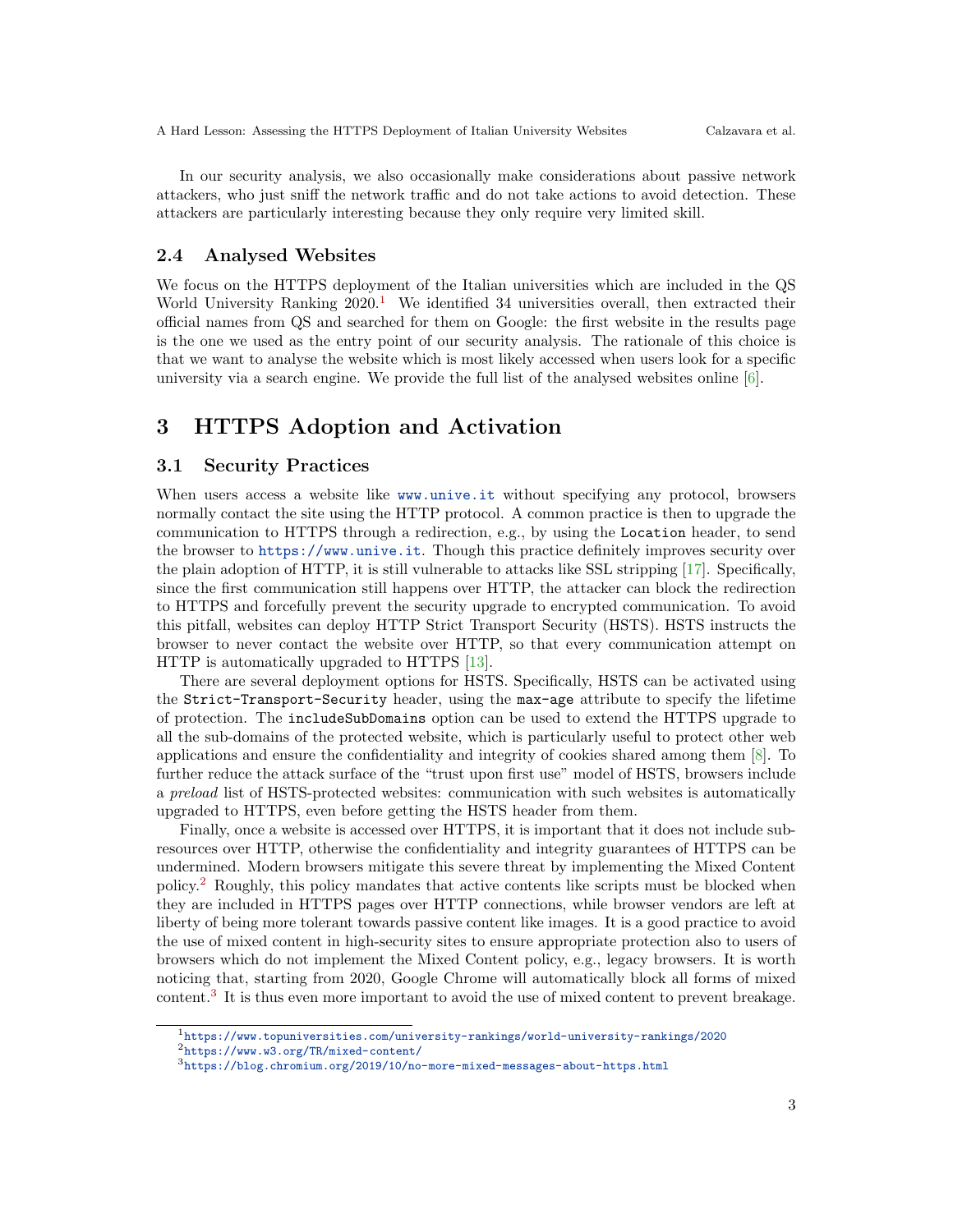#### 3.2 Security Measurement

To analyse the practices used to activate HTTPS, we have to check for the presence of redirects. Since redirects can be performed using JavaScript, we cannot just check for the use of Location headers and we rather use  $P$ uppeteer<sup>[4](#page-3-0)</sup> to access the websites over HTTP using Chrome. We then check the protocol used in the final landing page to see whether HTTPS was activated in some way since the original HTTP request. Since Puppeteer has access to the response headers of the landing page, we can also use it to log the presence of HSTS headers. However, this is not entirely sufficient, because HSTS activation can (and should) be forced on the TLD+1 using the includeSubDomains option; we then also check for the presence of such headers there using the curl command line tool. Finally, we assign each website a score as follows:

- 0 points: no redirection to HTTPS took place. This means that the navigation is performed over HTTP by default, which makes network attacks trivial to carry out;
- 3 points: redirection from HTTP to HTTPS, but lack of HSTS adoption. The website is vulnerable to SSL stripping, yet it is normally served over HTTPS and careful users might notice when the site is unexpectedly served over HTTP;
- 5 points: redirection from HTTP to HTTPS + HSTS. The website is protected against SSL stripping, but other applications served on sub-domains might be vulnerable to this attack and domain cookies might be leaked or set over HTTP;
- 7 points: redirection from HTTP to HTTPS + HSTS with the includeSubDomains option on TLD+1. This ensures that all the applications on the domain are always accessed over HTTPS, as well as granting the confidentiality and integrity of domain cookies.

As for mixed content checking, we still rely on Puppeteer to track all the outgoing HTTP requests of the accessed web pages, including their type. We then assign the following scores:

- 0 points: presence of active mixed content in the homepage. The integrity of the page is seriously at harm on legacy clients not implementing the Mixed Content specification;
- 1 point: presence of passive mixed content in the homepage. Website defacement is potentially possible and there is a significant risk of privacy breaches due to the presence of outgoing HTTP requests, even on modern clients which are tolerant on such content;
- 2 points: there is no presence of mixed content in the homepage. This ensures that the full page content is served over encrypted connections, which is necessary to provide optimal confidentiality and integrity guarantees.

Based on this scoring system, websites with a score lower than 5 are not secure even against passive network attackers, since they either do not redirect to HTTPS or include some HTTP content in the homepage. A minimal score for protection against active network attackers is 7: this ensures that SSL stripping is not possible and that the confidentiality and integrity of the homepage cannot be trivially harmed by the use of mixed content.

#### 3.3 Experimental Results

The first observation we make is that the majority of the websites is eventually accessed over HTTPS: this is the case for 28 out of 34 websites (82%). As to the remaining 6 websites, we

<span id="page-3-0"></span><sup>4</sup><https://github.com/puppeteer/puppeteer>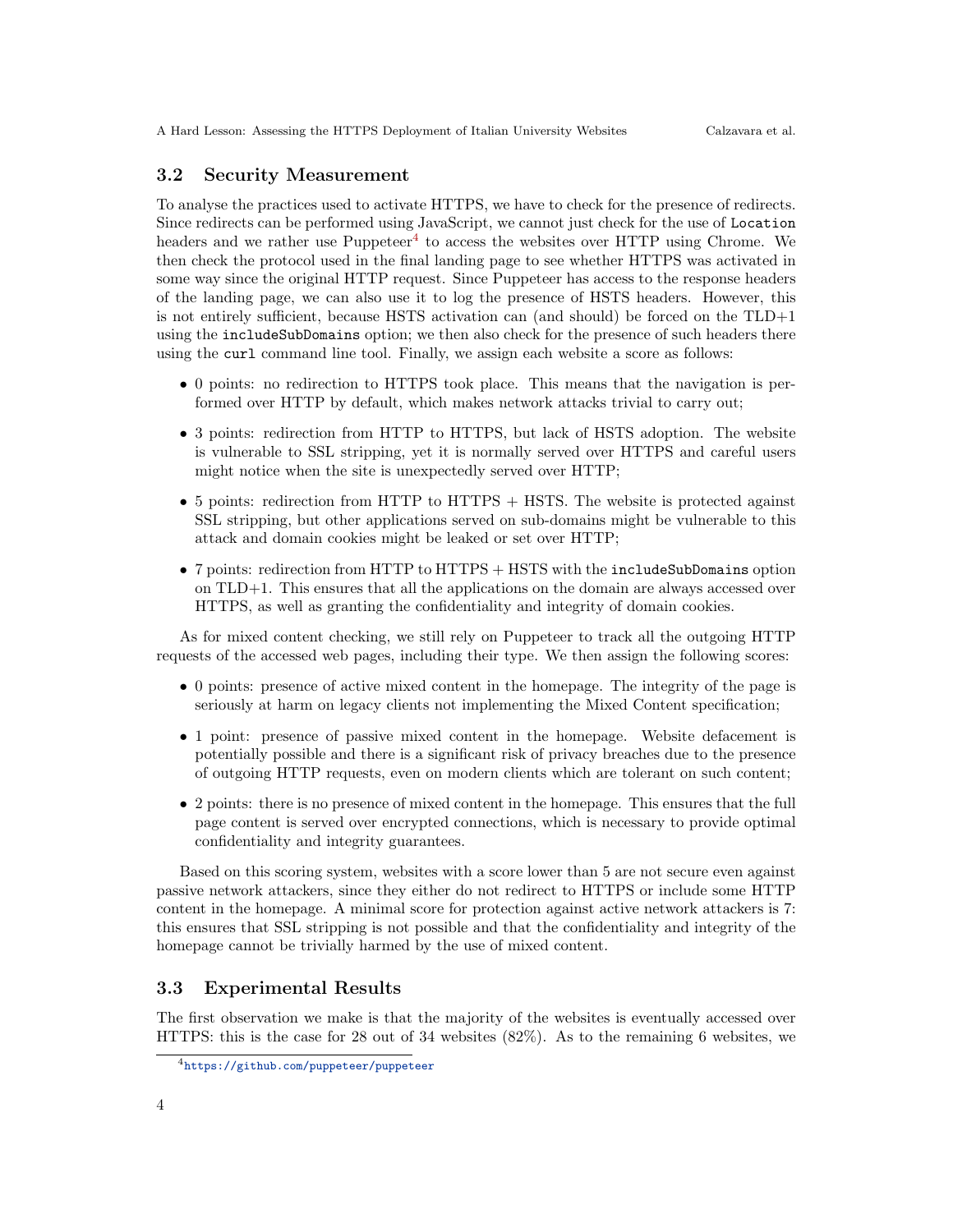observed that <web.uniroma2.it>, <poliba.it>, <www.unina.it> and <www.unipa.it> do not perform any redirection to HTTPS, but can still be accessed over HTTPS when the protocol is explicitly typed in the browser address bar. This means that users can access these sites securely, but the very large majority of users is normally left unprotected; in particular, even passive network attackers have full visibility of the exchanged HTTP traffic. The other two websites are even more problematic from a security perspective, because <www.uniroma3.it> cannot be accessed over HTTPS and <www.unife.it> forces an explicit downgrade from HTTPS to HTTP using JavaScript. We manually verified that both websites have a private area, which is accessible over HTTPS. However, this is clearly not sufficient for security, because an active network attacker can break the integrity of the homepage and force the adoption of the HTTP protocol also on the private area. Given that it is not possible to navigate these two sites over HTTPS, we excluded them from all further analyses.

As to the 28 websites which force the activation of HTTPS in some way, they mostly do it by means of redirects: we observed that this is the case for 25 websites. The security implication is that the majority of the Italian university websites are vulnerable to SSL stripping. Only 3 websites make use of HSTS: <www.unibo.it>, <www.unifi.it> and <www.polimi.it>, with the latter two even activating the includeSubDomains option. Unfortunately, in both cases, this is not done on the TLD+1, but on the <www> sub-domain, which essentially voids protection.

As for the presence of mixed content, the picture is largely positive, yet we also observed two insecure practices due to the use of passive mixed content. First, <www.unina.it> includes an image over HTTP, which is sufficient to leak the website cookies even against a passive network attacker who just sniffs the HTTP traffic. A second problem affects <www.unipa.it>, where the form of the internal search engine is sent over HTTP: this might not only expose the website cookies, but also reveal all the search keywords typed by the website users, including the corresponding results.

The complete picture of this part of our analysis is summarized by the scores in the "Activation" column at [\[6\]](#page-10-5). It turns out that 6 out of 34 websites do not comply with minimal security practices, hence are completely at harm even against passive network attackers: in particular, 4 sites got a score lesser than 5 and 2 sites were excluded from our analysis because they could not be accessed over HTTPS in the first place. The other 28 websites offer a minimal degree of protection against passive network attackers by ensuring that communication is encrypted and by ruling out mixed content from their homepages, yet only 3 of them implement safeguards against active tampering attempts like SSL stripping.

### <span id="page-4-0"></span>4 HTTPS Certificates

#### 4.1 Security Practices

It is well-known that certificates should only be signed by a trusted certification authority and should only be considered valid up to a given expiration date. What is likely less known is that certificates come in different forms. In particular, by increasing level of security guarantees:

- 1. Domain Validated (DV) certificates are issued after proving some form of control over a given domain name, but do not provide any form of binding between the domain name and the organization which claims ownership of the domain;
- 2. Organization Validated (OV) certificates are only issued after proving that a domain name is actually controlled by a given physical organization. This requires the presentation of appropriate documentation about the organization asking for the certificate;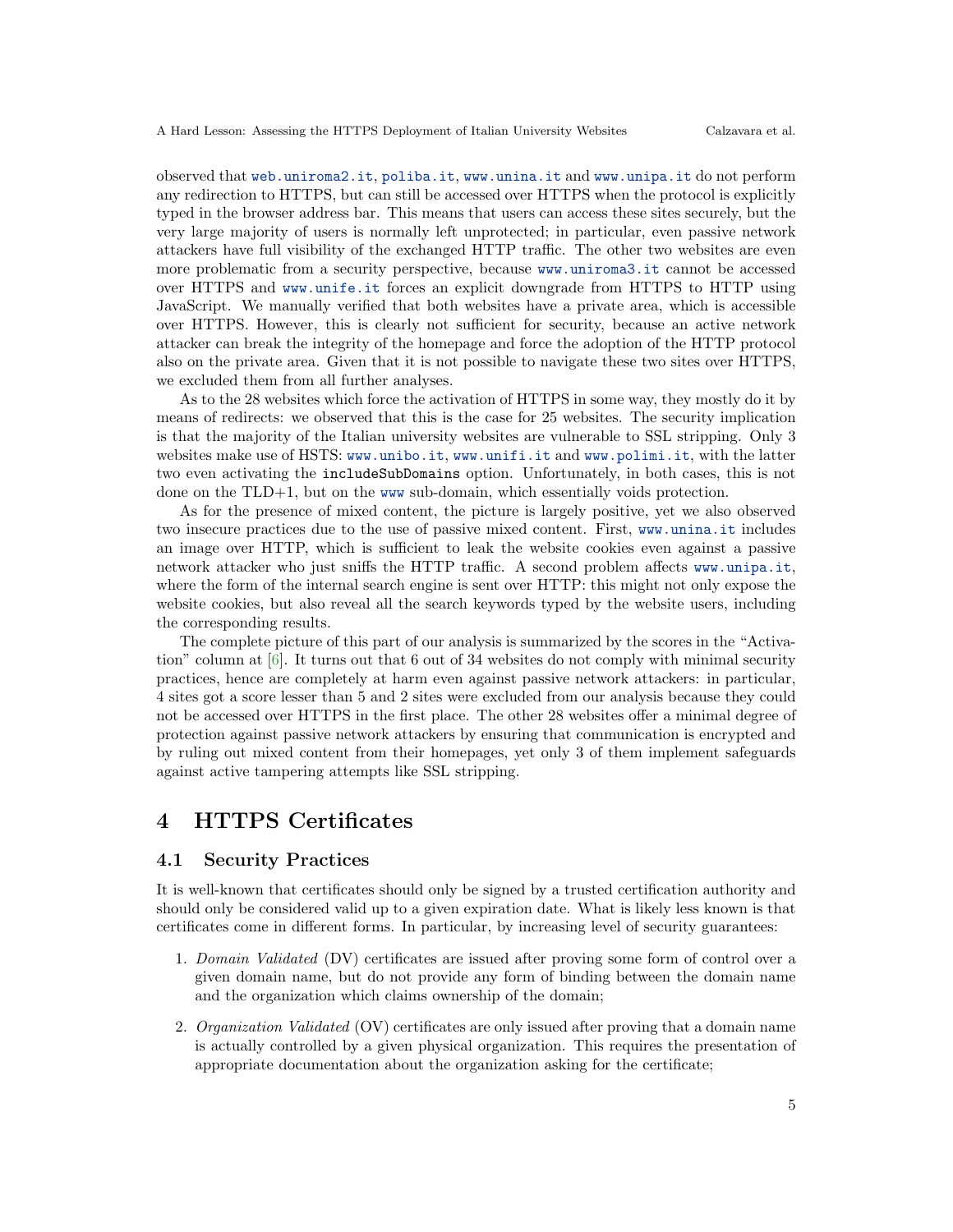3. Extended Validated (EV) certificates are similar to OV certificates, but are subject to even stricter security checks. Browsers often rely on custom security indicators for EV certificates and show the name of the owning organization directly in the address bar.

Major organizations like universities should only use OV or EV certificates, since DV certificates provide no protection against phishing attempts. For example, an attacker could get a valid DV certificate for <www.unvie.it> and host a website which pretends to be the legitimate website of Università Ca' Foscari Venezia (<www.unive.it>).<sup>[5](#page-5-0)</sup>

Moreover, security-conscious administrators should avoid the use of *wildcard* certificates. Wildcard certificates apply to arbitrary sub-domains like  $*$ . unive. it, hence are typically reused on a multitude of different hosts. This simplifies the HTTPS deployment, but also implies that all such hosts have access to the same cryptographic keys, hence the compromise of any host would suffice to get read and write access to all the HTTPS traffic exchanged with any subdomain of <unive.it>. Wildcards cannot be used in EV certificates, but it is worth noticing that even certificates which do not make use of wildcards might be unduly issued for a large number of domains by specifying multiple Subject Alternative Names (SANs) in them.

#### 4.2 Security Measurement

We check the use of certificates at the analysed websites by using the openssl tool from the command line. In particular, we rely on the following scoring system:

- 0 points: the certificate is not signed by a trusted certification authority or has expired. In the former case a network attacker can just replace the server's certificate with a fake one while going unnoticed, while in the latter case it is plausible that keys might have been compromised over time, e.g., by brute-forcing;
- 2 points: the website uses a valid DV certificate signed by a trusted certification authority. This provides both confidentiality and integrity, but not necessarily authenticity;
- 4 points: the website uses a valid OV certificate signed by a trusted certification authority. This gives attentive and technically educated users a way to check the identity of the server's organization when in doubt;
- 5 points: the website uses a valid EV certificate signed by a trusted certification authority. This provides immediate visual feedback about the identity of the server's organization or at least easy access to this information.

Finally, we award 2 extra points to certificates which are only valid for a "small" number of domain names. Such certificates do not make use of wildcards and keep the number of SANs under a given threshold  $t$ . To choose  $t$ , we rely on the distribution of the number of SANs in the collected certificates as reported below.

Based on this scoring system, certificates should be awarded at least 6 points to be considered compliant with security best practices: this requirement is satisfied by OV and EV certificates with only limited reuse on multiple domains.

#### 4.3 Experimental Results

We start by discussing a positive result: all the analysed websites have valid certificates and none of them relies on DV certificates. This means that minimal security practices to ensure

<span id="page-5-0"></span> $5$ We actually registered <www.unvie.it> after realizing that this is one of our most common typos...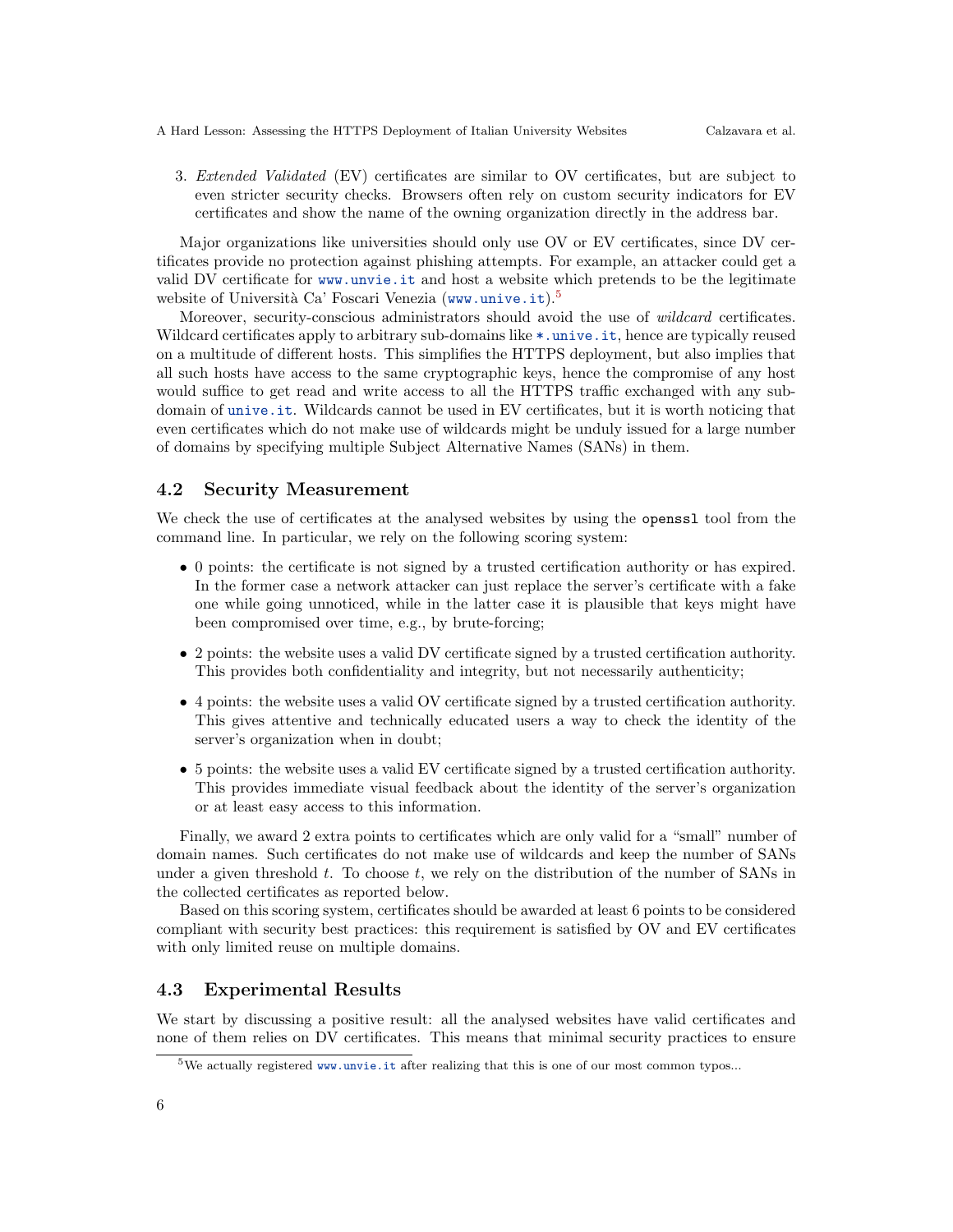| Number of SANs | <b>Number of Websites</b> | Frequency |
|----------------|---------------------------|-----------|
| 1              | 6                         | 18.8%     |
| 2              | 9                         | 28.1%     |
| 3              | $\overline{2}$            | 6.3%      |
| 4              | 3                         | 9.4%      |
| 6              |                           | 3.1%      |
|                | 3                         | 9.4%      |
| 19             |                           | 3.1%      |
| 29             |                           | 3.1%      |
| 31             |                           | 3.1%      |
| 49             |                           | 3.1%      |
| 71             |                           | 3.1%      |
| 85             |                           | 3.1%      |
| 95             |                           | $3.1\%$   |
| 247            |                           | 3.1%      |

<span id="page-6-1"></span>Table 1: Frequency table for the observed number of SANs

communication security and complicate phishing attempts are put in place, and all websites were awarded at least 4 points. Only 5 websites, however, use EV certificates: <www.unimore.it>, <www.unipg.it>, <www.unitn.it>, <www.uniud.it> and <www.unive.it>. An interesting fact is that all the collected certificates were issued by the same certification authority (TERENA).

We also noticed that only two websites make use of wildcard certificates, i.e., <www.unibo.it> and <www.unicatt.it>. This means that most certificates cannot be arbitrarily reused on subdomains, which is important to minimize the risk of leaking private keys and reduce the attack surface. There are however a few interesting observations about the use of SANs, since their distribution is highly skewed. In particular, the mode of the distribution is 2, the mean is 21.7 and the variance is 47.4. We show the full frequency table of the number of SANs in Table [1.](#page-6-1) Observe that there are a few cases where the certificate is valid for so many domains that it is essentially equivalent to having a wildcard: for example, the certificate of <www.unifi.it> is valid on 247 different domains. Based on the collected numbers, we empirically set the threshold  $t = 10$ : indeed, 24 out of 32 certificates use a number of SANs which is lower than this threshold, hence it is common practice to avoid a more widespread certificate reuse.

The complete picture of this part of our analysis is summarized by the scores in the "Certificate" column at [\[6\]](#page-10-5). The numbers confirm the good state of the certificate ecosystem of Italian university websites. Though EV certificates are still underrepresented, DV certificates are not used on website homepages and 22 out of 32 certificates (69%) were awarded the extra points granted by the limited amount of reuse on multiple domains.

# <span id="page-6-0"></span>5 Cryptographic Implementations

#### 5.1 Security Practices

Even when HTTPS is up and running, cryptographic flaws in the implementation of TLS may break its intended security guarantees. Researchers identified several attacks against TLS in the past, which may even lead to the disclosure of the cryptographic keys used to protect the HTTP traffic [\[3,](#page-10-1) [4,](#page-10-2) [18\]](#page-11-1). In recent work, our research group developed a tool which automates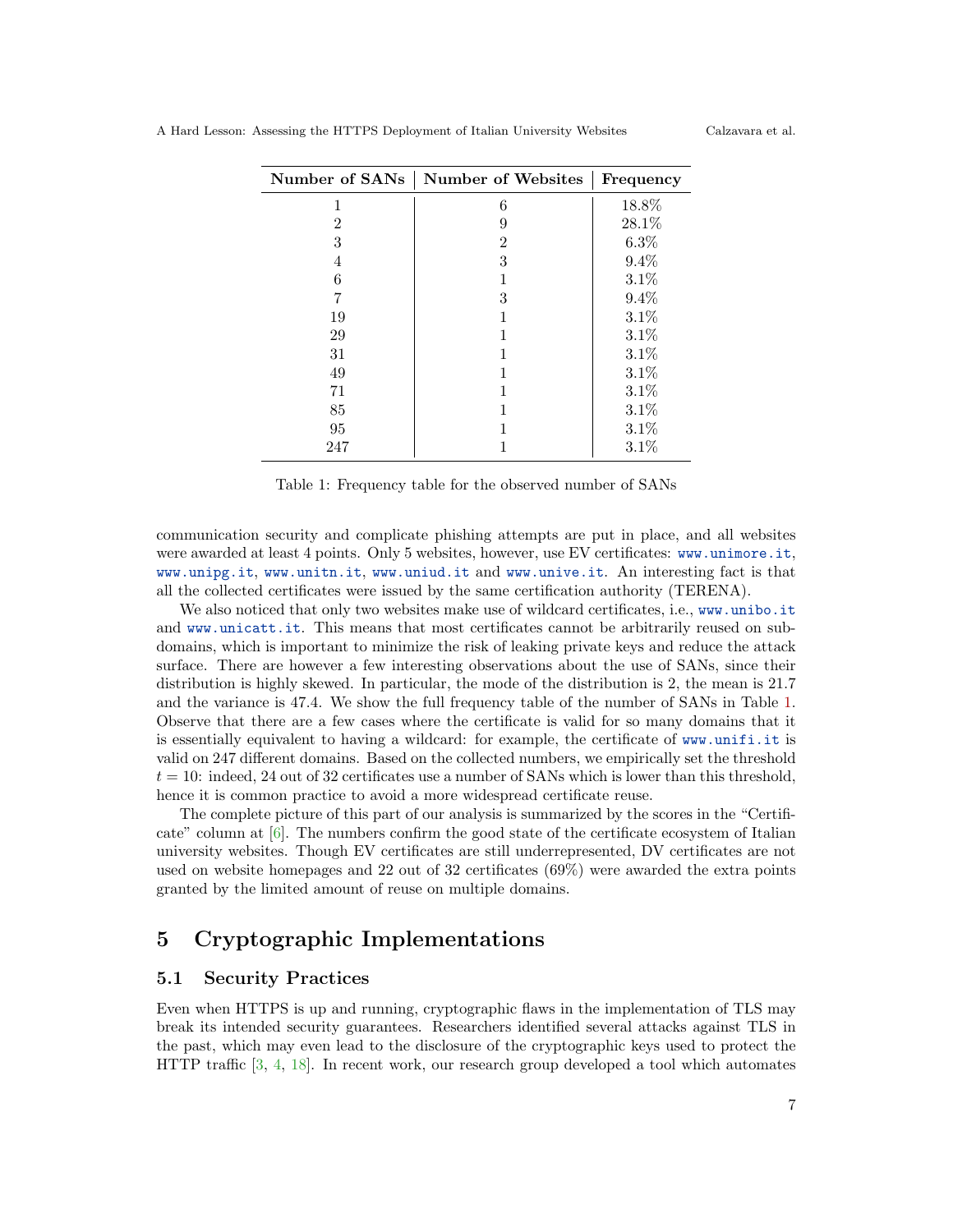the detection of TLS vulnerabilities exploitable on modern clients and estimates their impact on web application security [\[5\]](#page-10-7). Part of the tool has been recently integrated in the Discovery service of Cryptosense and is publicly available online.<sup>[6](#page-7-0)</sup>

Given a domain name like <www.unive.it>, the tool performs a cryptographic assessment of all the hosts to which <www.unive.it> might resolve. Moreover, the tool also analyzes all the hosts to which any other sub-domain of <unive.it> might resolve, since other web applications might be hosted there. Finally, the security analysis is done on all the hosts from which the web page at <www.unive.it> is including content, e.g., scripts and stylesheets. Cryptographic vulnerabilities on such hosts might seriously undermine page integrity and introduce confidentiality breaches, despite the adoption of the HTTPS protocol.

The output of the tool builds on the following taxonomy of insecure channels:

- 1. Leaky channels: established with servers vulnerable to confidentiality attacks, which give the attacker the ability to decrypt the network traffic;
- 2. Tainted channels: susceptible to man-in-the-middle attacks, which give the attacker the ability to decrypt and arbitrarily modify the network traffic. Observe that tainted channels are also leaky by definition;
- 3. Partially leaky channels: suffering from side-channels, which give the attacker the ability to disclose selected "small" secrets (like cookies) over time. Observe that leaky and tainted channels also qualify as partially leaky.

#### 5.2 Security Measurement

We assign to each website a score from 0 to 4 based on the following system:

- 1 point: no (partially) leaky channel on the main domain or domains from which resources are loaded from the homepage. This ensures that network attackers cannot leverage cryptographic flaws to disclose information on the homepage;
- 1 point: no tainted channel on the main domain or domains from which resources are loaded from the homepage. This ensures that network attackers cannot exploit cryptographic flaws to undermine the integrity of the homepage;
- 1 point: no (partially) leaky channel on sub-domains. This is important at the very least to ensure the confidentiality of domain cookies;
- 1 point: no tainted channel on sub-domains. This is important at the very least to ensure the confidentiality and integrity of domain cookies.

Notice that, since tainted channels are also (partially) leaky, integrity violations effectively weigh twice as much as confidentiality violations in our scoring system.

#### 5.3 Experimental Results

At the end of our measurement, we analysed 2,654 domains. In particular, we scanned 2,601 sub-domains of Italian universities and 53 external domains from which resources are loaded on the homepage of the analysed websites, the large majority of these being well-known analytics or library providers. This is already an interesting observation, because it shows that the attack

<span id="page-7-0"></span><sup>6</sup><https://discovery.cryptosense.com/>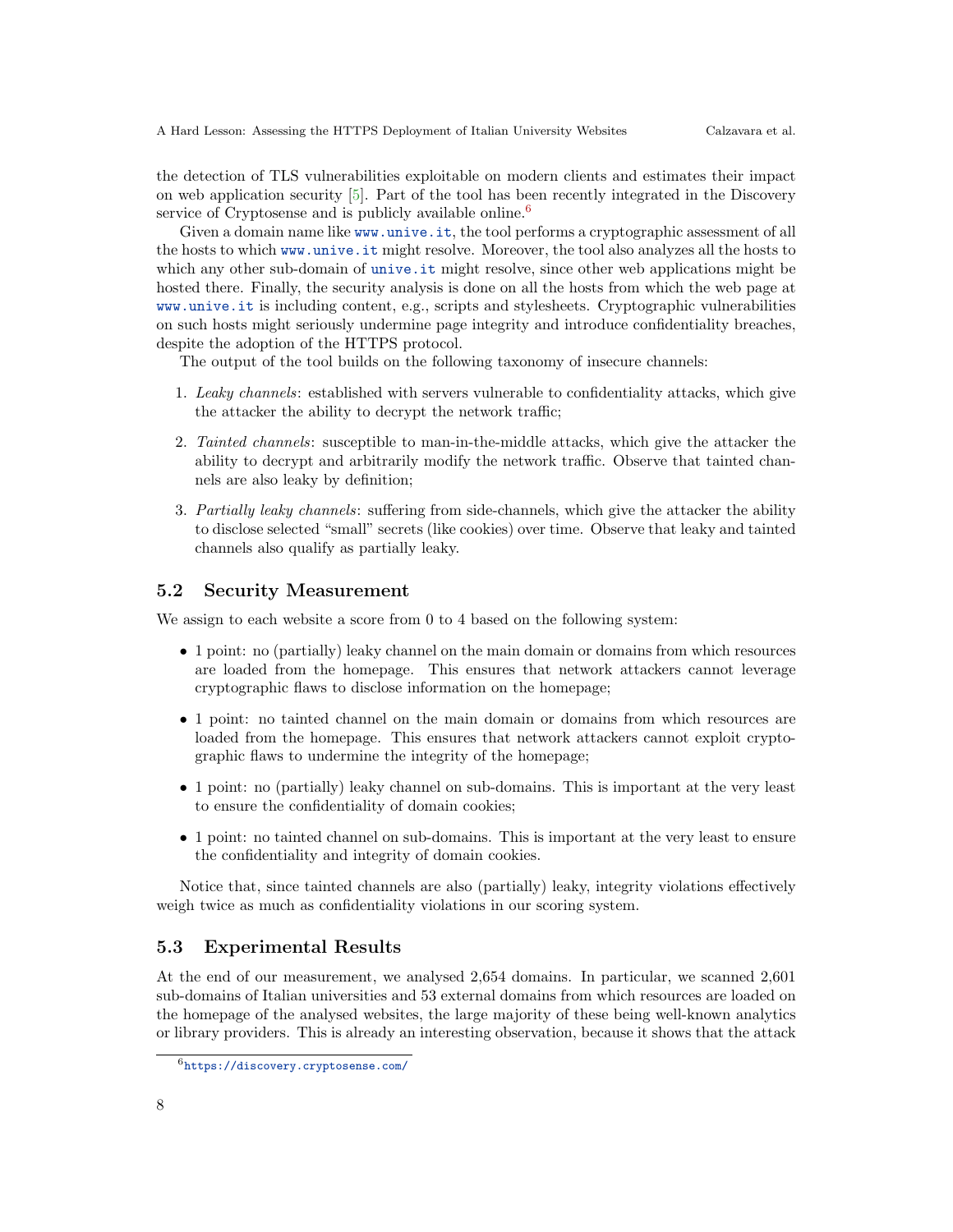A Hard Lesson: Assessing the HTTPS Deployment of Italian University Websites Calzavara et al.

surface is mostly under the control of the universities and does not significantly depend upon the security settings of external entities. This is in stark contrast with what we observed in general websites from the Alexa list [\[5\]](#page-10-7). On the other hand, the average number of sub-domains analysed on each website is 83: this is in line with our previous study, where we emphasized the growing importance of sub-domains on web application security.

A positive result of our analysis is that, as long as we focus on the main domain and the homepage of the analysed websites, the quality of the cryptographic deployment is very high. We were not able to find any cryptographic flaw which could affect the confidentiality and the integrity guarantees of the homepages. Unfortunately, the picture is way less positive when we turn our attention to sub-domains, given the size of the attack surface. In particular, we found tainted channels on at least one sub-domain on 15 out of 32 analyzed main domains. The key culprits of this are vulnerabilities enabling attacks like DROWN [\[3\]](#page-10-1) and ROBOT [\[4\]](#page-10-2). The summary of our findings is given by the scores in the "Cryptography" column at [\[6\]](#page-10-5).

# <span id="page-8-0"></span>6 Closing Remarks

We draw the key conclusions of our study, discussing ethical considerations and limitations.

#### 6.1 Italian University Websites: Secure or Not?

To understand the state of the HTTPS deployment on the Italian university websites, we take a final look at the collected data [\[6\]](#page-10-5) and assign a final score to each website as follows:

- 1. Insecure (6 sites): these websites got a score lower than 5 in the "Activation" column or could not be accessed over HTTPS. The implication is that these sites do not satisfy even minimal security requirements, because they suffer from confidentiality flaws even against passive network attackers;
- 2. At risk (25 sites): these websites got a score of 5 in the "Activation" column. They do provide a minimal level of protection, in particular against passive network attackers, but they are vulnerable to active tampering which can bypass HTTPS (SSL stripping);
- 3. Acceptable (2 sites): these websites got a score of at least 7 in the "Activation" column, but got a score lower than 6 in the "Certificate" column or a score lower than 4 in the "Cryptography" column. Though these sites implement some safeguards against active network attackers, they also take unnecessary risks in their certificate management, e.g., by abusing of certificate reuse, or suffer from crytographic flaws which can be exploited by sophisticated attacks;
- 4. Close to secure (1 site): we put in this category all the other websites. We do not call this category "secure", because none of the analysed websites implement state-of-the-art protection mechanisms against all the considered threats.

In the end, our analysis shows that the current state of the HTTPS deployment of Italian university websites is unsatisfactory, because active network attackers have easy life on the very large majority of the analysed sites. However, our analysis also has positive implications, because it shows a reasonable state of health of the certificate and cryptographic ecosystems. This means that many websites can improve their security with limited effort by exclusively working at the web application layer. In particular, we observe that activating HSTS on the 25 websites marked as at risk would lead to the following improvement: 16 websites would be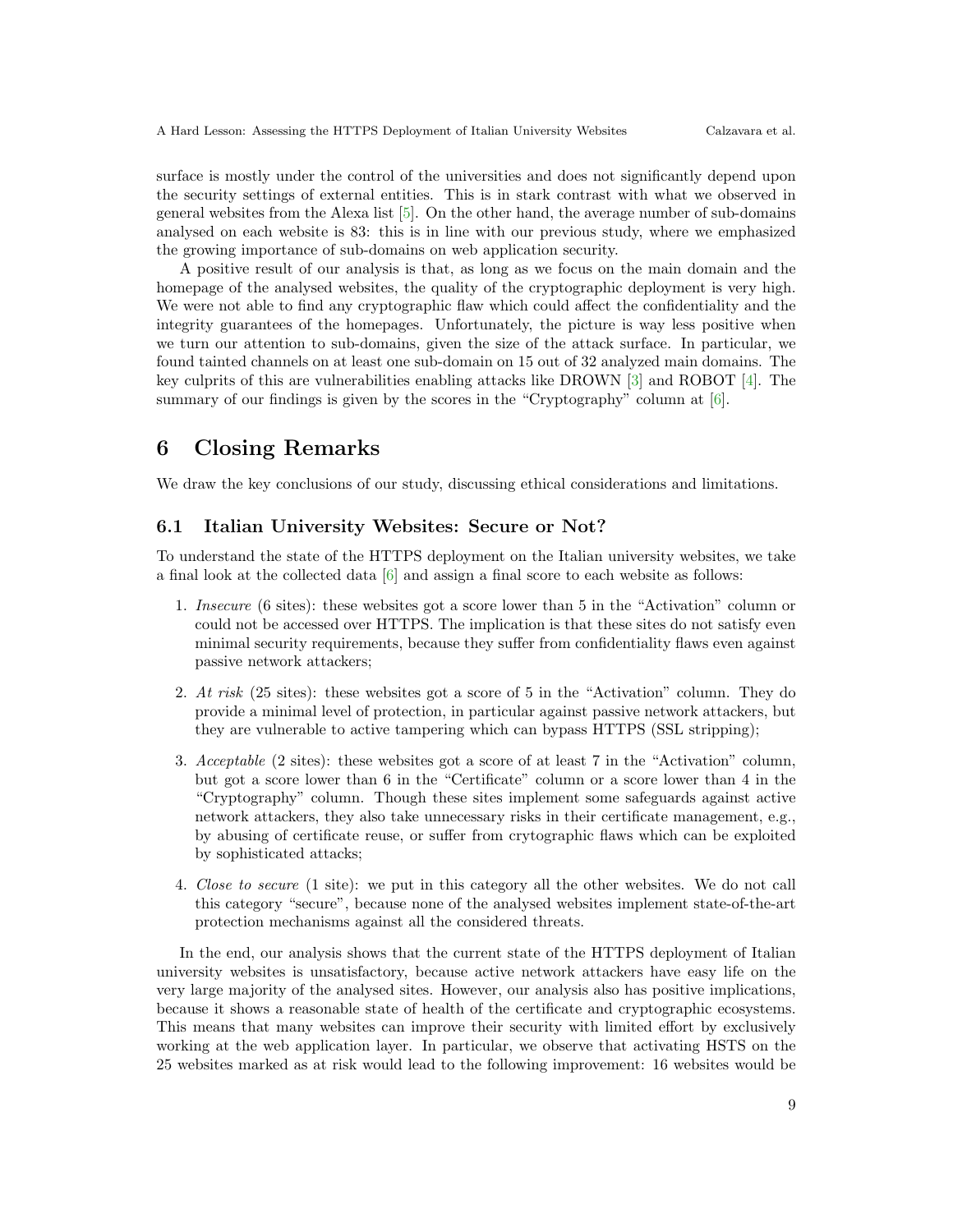deemed acceptable and 9 websites would be considered close to secure (or even better). We hope this observation will encourage site operators to take actions to improve the current state of protection.

#### 6.2 Ethics and Limitations

Due to both legal and ethical reasons, our analysis of TLS vulnerabilities in the wild was limited to an unintrusive scan based on the use of publicly available tools. The exploitability of the discovered vulnerabilities was exclusively judged through a systematic analysis of the output of those tools, as discussed in previous work [\[5\]](#page-10-7). The analyses of HTTPS activation and HTTPS certificates do not pose legal or ethical implications.

A limitation of our analysis is that it considers the homepage of the website as the key entry point. Though this makes sense from the perspective of a navigation session, it is possible that security-sensitive services are deployed on external domains which we did not analyse. Notice, however, that we provided a reasonable coverage of the security guarantees of sub-domains. A second limitation of our study is that we did not authenticate to the analysed websites, because we do not own valid access credentials for them. Finally, it is worth mentioning that our analysis is entirely focused on network attackers: we leave the study of security mechanisms designed to prevent web attacks to future work.

We are making plans to responsibly disclose all our results with the technical staff of the universities involved in our study. For now, we contacted our own IT office at Ca' Foscari and convinced them to activate HSTS on <www.unive.it>. We hope we will be just as successful with further disclosures.

### 7 Related Work

Many papers presented attacks exploiting cryptographic vulnerabilities in TLS, like DROWN [\[3\]](#page-10-1), ROBOT [\[4\]](#page-10-2) and TLS-POODLE [\[18\]](#page-11-1). The presence of such flaws in the wild is well-known and constantly measured by organizations like Qualys.<sup>[7](#page-9-0)</sup> In this paper, we focused on the analysis of cryptographic vulnerabilities in the Italian university websites, which is an important and interesting aspect for our country and the ITASEC community. Most importantly, our analysis leverages a research tool which only captures exploitable vulnerabilities still working on modern clients and are thus particularly relevant from a security perspective [\[5\]](#page-10-7).

Besides cryptographic vulnerabilities, there might be several other reasons why HTTPS deployments turn out to be susceptible to attacks [\[14\]](#page-10-3). SSL stripping is a prominent example of an application layer attack against HTTPS [\[17\]](#page-11-2). To prevent it, browsers had to implement a new security mechanism in the form of HSTS. Kranch and Bonneau measured the HSTS adoption in the wild in 2015 and found it very limited; also, they observed that many configurations turn out to be insecure [\[13\]](#page-10-6). Luckily, anecdotal evidence shows that HSTS has been gaining traction over the years: for example, a recent small-scale session security study on 20 popular sites found that more than a half of the analyzed sites made use of HSTS [\[8\]](#page-10-4). Other studies on HTTPS security focused on the certificate ecosystem  $[11, 1, 15]$  $[11, 1, 15]$  $[11, 1, 15]$  $[11, 1, 15]$  $[11, 1, 15]$  and certificate errors in particular  $[2]$ .

The present paper positions itself in the popular research line of security measurements of the Web. For example, previous work analyzed the security of European sites [\[20\]](#page-11-4) and Chinese sites [\[10\]](#page-10-11). Other papers, instead, focused on the adoption of selected web security mechanisms like Content Security Policy [\[7\]](#page-10-12), Cross Origin Resource Sharing [\[9\]](#page-10-13) and postMessage [\[19\]](#page-11-5). We would like to expand our security analysis to also cover these important aspects.

<span id="page-9-0"></span><sup>7</sup><https://www.ssllabs.com/ssl-pulse/>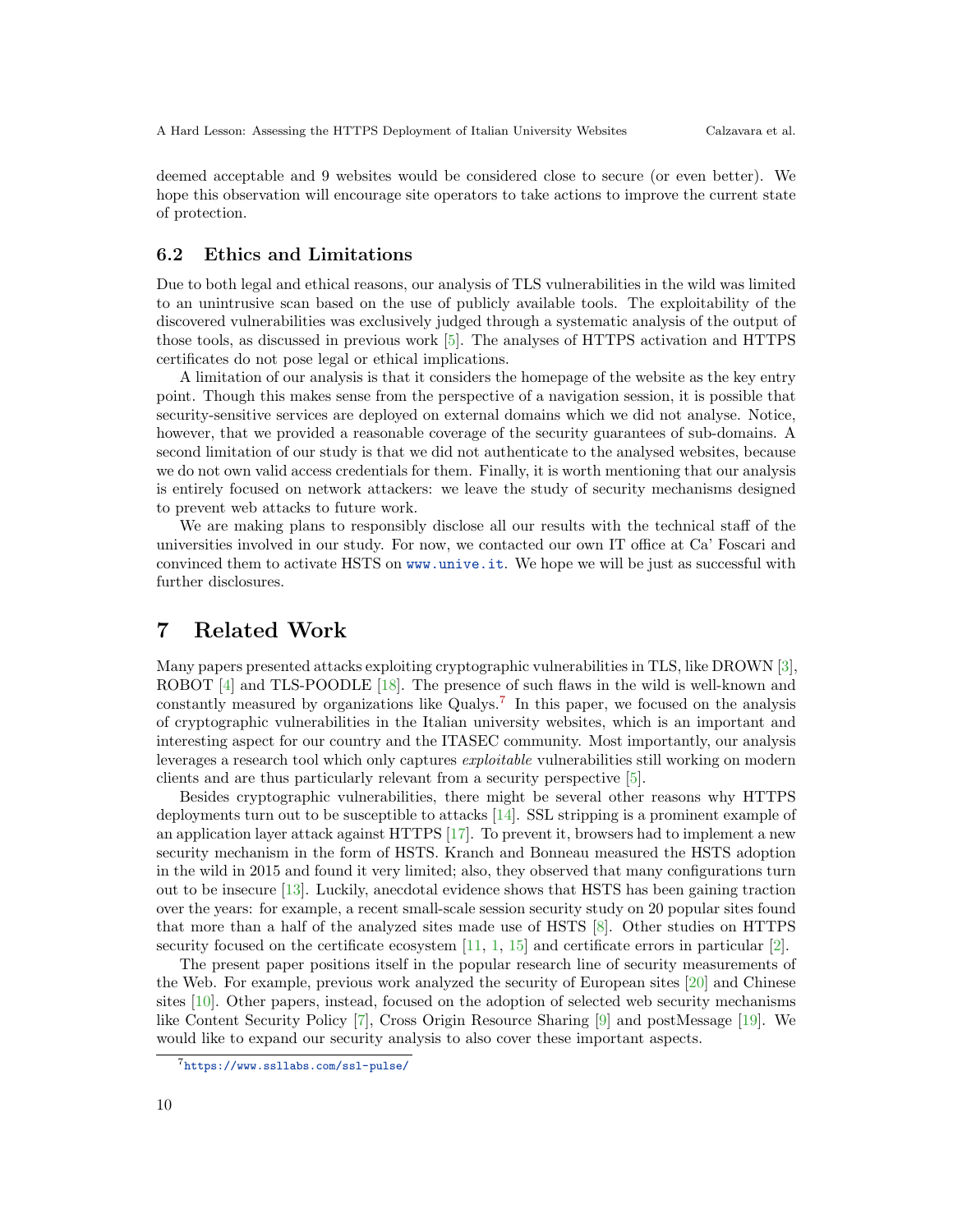### References

- <span id="page-10-9"></span>[1] Josh Aas, Richard Barnes, Benton Case, Zakir Durumeric, Peter Eckersley, Alan Flores-López, J. Alex Halderman, Jacob Hoffman-Andrews, James Kasten, Eric Rescorla, Seth D. Schoen, and Brad Warren. Let's encrypt: An automated certificate authority to encrypt the entire web. In Proceedings of the 2019 ACM SIGSAC Conference on Computer and Communications Security, CCS 2019, London, UK, November 11-15, 2019, pages 2473–2487, 2019.
- <span id="page-10-10"></span>[2] Mustafa Emre Acer, Emily Stark, Adrienne Porter Felt, Sascha Fahl, Radhika Bhargava, Bhanu Dev, Matt Braithwaite, Ryan Sleevi, and Parisa Tabriz. Where the wild warnings are: Root causes of chrome HTTPS certificate errors. In Proceedings of the 2017 ACM SIGSAC Conference on Computer and Communications Security, CCS 2017, Dallas, TX, USA, October 30 - November 03, 2017, pages 1407–1420, 2017.
- <span id="page-10-1"></span>[3] Nimrod Aviram, Sebastian Schinzel, Juraj Somorovsky, Nadia Heninger, Maik Dankel, Jens Steube, Luke Valenta, David Adrian, J. Alex Halderman, Viktor Dukhovni, Emilia Käsper, Shaanan Cohney, Susanne Engels, Christof Paar, and Yuval Shavitt. DROWN: Breaking TLS Using SSLv2. In Proceedings of the 25th USENIX Security Symposium (USENIX Security 16), pages 689–706. USENIX Association, 2016.
- <span id="page-10-2"></span>[4] Hanno Böck, Juraj Somorovsky, and Craig Young. Return Of Bleichenbacher's Oracle Threat (ROBOT). Cryptology ePrint Archive, Report 2017/1189, 2017. Online, cit. [2018-10-29].
- <span id="page-10-7"></span>[5] Stefano Calzavara, Riccardo Focardi, Matús Nemec, Alvise Rabitti, and Marco Squarcina. Postcards from the post-http world: Amplification of HTTPS vulnerabilities in the web ecosystem. In 2019 IEEE Symposium on Security and Privacy, SP 2019, San Francisco, CA, USA, May 19-23, 2019, pages 281–298, 2019.
- <span id="page-10-5"></span>[6] Stefano Calzavara, Riccardo Focardi, Alvise Rabitti, and Lorenzo Soligo. Results of our security assessment. [https://secgroup.dais.unive.it/https\\_universities/](https://secgroup.dais.unive.it/https_universities/), 2020.
- <span id="page-10-12"></span>[7] Stefano Calzavara, Alvise Rabitti, and Michele Bugliesi. Semantics-based analysis of content security policy deployment.  $TWEB$ ,  $12(2):10:1-10:36$ ,  $2018$ .
- <span id="page-10-4"></span>[8] Stefano Calzavara, Alvise Rabitti, Alessio Ragazzo, and Michele Bugliesi. Testing for integrity flaws in web sessions. In Computer Security - ESORICS 2019 - 24th European Symposium on Research in Computer Security, Luxembourg, September 23-27, 2019, Proceedings, Part II, pages 606–624, 2019.
- <span id="page-10-13"></span>[9] Jianjun Chen, Jian Jiang, Hai-Xin Duan, Tao Wan, Shuo Chen, Vern Paxson, and Min Yang. We still don't have secure cross-domain requests: an empirical study of CORS. In 27th USENIX Security Symposium, USENIX Security 2018, Baltimore, MD, USA, August 15-17, 2018, pages 1079–1093, 2018.
- <span id="page-10-11"></span>[10] Ping Chen, Nick Nikiforakis, Lieven Desmet, and Christophe Huygens. Security analysis of the chinese web: How well is it protected? In Proceedings of the 2014 Workshop on Cyber Security Analytics, Intelligence and Automation, SafeConfig '14, Scottsdale, Arizona, USA, November 3, 2014, pages 3–9, 2014.
- <span id="page-10-8"></span>[11] Zakir Durumeric, James Kasten, Michael Bailey, and J. Alex Halderman. Analysis of the HTTPS certificate ecosystem. In Proceedings of the 2013 Internet Measurement Conference, IMC 2013, Barcelona, Spain, October 23-25, 2013, pages 291–304, 2013.
- <span id="page-10-0"></span>[12] Adrienne Porter Felt, Richard Barnes, April King, Chris Palmer, Chris Bentzel, and Parisa Tabriz. Measuring HTTPS adoption on the web. In 26th USENIX Security Symposium, USENIX Security 2017, Vancouver, BC, Canada, August 16-18, 2017, pages 1323–1338, 2017.
- <span id="page-10-6"></span>[13] Michael Kranch and Joseph Bonneau. Upgrading HTTPS in mid-air: An empirical study of strict transport security and key pinning. In 22nd Annual Network and Distributed System Security Symposium, NDSS 2015, San Diego, California, USA, February 8-11, 2015, 2015.
- <span id="page-10-3"></span>[14] Katharina Krombholz, Wilfried Mayer, Martin Schmiedecker, and Edgar R. Weippl. "i have no idea what i'm doing" - on the usability of deploying HTTPS. In 26th USENIX Security Symposium,